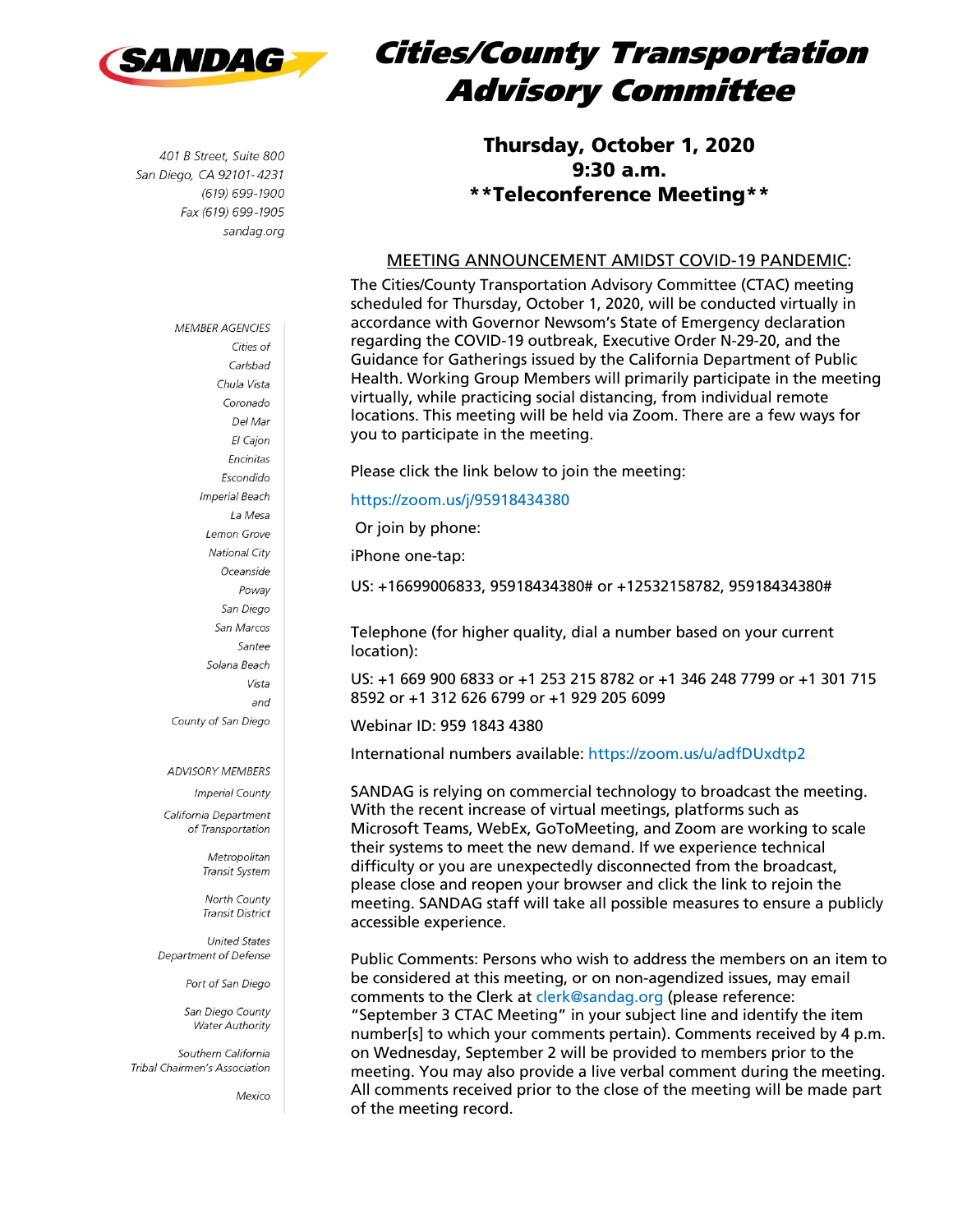

Welcome to SANDAG. Members of the public may speak to the Working Group on any item at the time the Working Group is considering the item. Public speakers are limited to three minutes or less per person. The Working Group may only take action on any item appearing on the agenda.

In order to keep the public informed in an efficient manner and facilitate public participation, SANDAG also provides access to all agenda and meeting materials online at sandag.org/meetings. Additionally, interested persons can sign up for email notifications at sandag.org/subscribe.

SANDAG operates its programs without regard to race, color, and national origin in compliance with Title VI of the Civil Rights Act. SANDAG has developed procedures for investigating and tracking Title VI complaints, and the procedures for filing a complaint are available to the public upon request. Questions concerning SANDAG nondiscrimination obligations or complaint procedures should be directed to the SANDAG General Counsel, John Kirk, at (619) 699-1997 or john.kirk@sandag.org. Any person who believes himself or herself or any specific class of persons to be subjected to discrimination prohibited by Title VI also may file a written complaint with the Federal Transit Administration.

In compliance with the Americans with Disabilities Act (ADA), SANDAG will accommodate persons who require assistance in order to participate in SANDAG meetings. If such assistance is required, please contact the SANDAG ADA Coordinator, the Director of Diversity and Equity, at (619) 699-1900, at least 72 hours in advance of the meeting. To request this document or related reports in an alternative format, please call (619) 699-1900 or (619) 699-1904 (TTY), or fax (619) 699-1905.

SANDAG agenda materials can be made available in alternative languages. To make a request, call (619) 699-1900 at least 72 hours in advance of the meeting.

Los materiales de la agenda de SANDAG están disponibles en otros idiomas. Para hacer una solicitud, llame al (619) 699-1900 al menos 72 horas antes de la reunión.

如有需要, 我们可以把SANDAG议程材料翻译成其他語言.

请在会议前至少 72 小时打电话 (619) 699-1900 提出请求.



#### Closed Captioning is available

To access Closed Captioning:

• Open your browser and go to<https://www.streamtext.net/player?event=SANDAG-CTAC>

#### Mission Statement

*The 18 cities and county government are SANDAG serving as the forum for regional decision-making. SANDAG builds consensus; makes strategic plans; obtains and allocates resources; plans, engineers, and builds public transit; and provides information on a broad range of topics pertinent to the region's quality of life.*

San Diego Association of Governments ⋅ 401 B Street, Suite 800, San Diego, CA 92101-4231 (619) 699-1900 ⋅ Fax (619) 699-1905 ⋅ sandag.org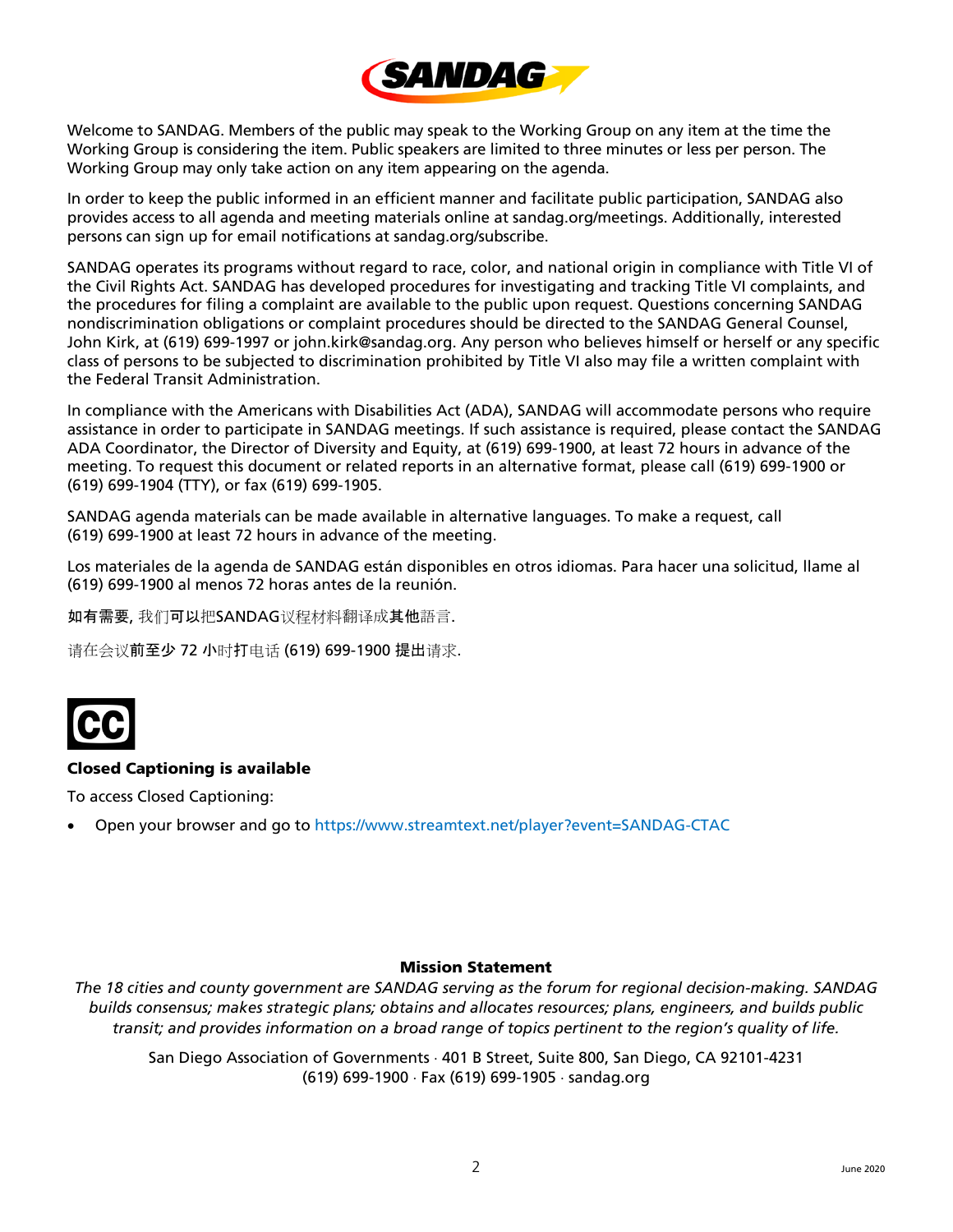## Cities/County Transportation Advisory Committee

Thursday, October 1, 2020

| Item No. |                                                                                                                                                                                                                                                                                                                                                                                                                                                                                                                                                                                                                                                                                                                                                                                                                                                                                                                                                                                                         | <b>Action</b> |
|----------|---------------------------------------------------------------------------------------------------------------------------------------------------------------------------------------------------------------------------------------------------------------------------------------------------------------------------------------------------------------------------------------------------------------------------------------------------------------------------------------------------------------------------------------------------------------------------------------------------------------------------------------------------------------------------------------------------------------------------------------------------------------------------------------------------------------------------------------------------------------------------------------------------------------------------------------------------------------------------------------------------------|---------------|
| 1.       | Welcome and Introductions                                                                                                                                                                                                                                                                                                                                                                                                                                                                                                                                                                                                                                                                                                                                                                                                                                                                                                                                                                               |               |
| $+2.$    | <b>Approval of Meeting Minutes</b><br>Approve<br>The Cities/County Transportation Advisory Committee (CTAC) is asked to review and<br>approve the minutes from its September 3, 2020, meeting.                                                                                                                                                                                                                                                                                                                                                                                                                                                                                                                                                                                                                                                                                                                                                                                                          |               |
| 3.       | <b>Public Comments/Communications/Member Comments</b><br>Members of the public shall have the opportunity to address the CTAC on any issue within<br>the jurisdiction of SANDAG that is not on this agenda.                                                                                                                                                                                                                                                                                                                                                                                                                                                                                                                                                                                                                                                                                                                                                                                             |               |
|          | <b>Reports</b>                                                                                                                                                                                                                                                                                                                                                                                                                                                                                                                                                                                                                                                                                                                                                                                                                                                                                                                                                                                          |               |
| +4.      | 2021 Regional Transportation Improvement Program Update<br>Sue Alpert, SANDAG                                                                                                                                                                                                                                                                                                                                                                                                                                                                                                                                                                                                                                                                                                                                                                                                                                                                                                                           | Information   |
|          | Status of the 2021 Regional Transportation Improvement Program funding changes and a<br>review of the schedule.                                                                                                                                                                                                                                                                                                                                                                                                                                                                                                                                                                                                                                                                                                                                                                                                                                                                                         |               |
| 5.       | 2021 Regional Plan Development: Update on Local Street<br>and Road Network Efforts                                                                                                                                                                                                                                                                                                                                                                                                                                                                                                                                                                                                                                                                                                                                                                                                                                                                                                                      | Information   |
|          | Phil Trom and Alex Estrella, SANDAG                                                                                                                                                                                                                                                                                                                                                                                                                                                                                                                                                                                                                                                                                                                                                                                                                                                                                                                                                                     |               |
|          | In preparation of the 2021 Regional Plan, staff will be initiating the data collection and<br>А.<br>information request from CTAC member agencies to provide updated cost estimate and<br>phasing information for Local Streets and Roads projects. The level of information will<br>be based on past Regional Plan solicitation requests organized into three categories:<br>maintenance and operations, rehabilitation, and capital expansion projects. In addition<br>to the Local Streets and Roads costing effort, staff is also working with the local<br>jurisdictions to provide updates to the Regional Arterial System (RAS), if needed.                                                                                                                                                                                                                                                                                                                                                      |               |
|          | SANDAG staff will also provide an overview of the proposed Draft Complete Corridors<br>Β.<br>Local Road Network that will serve as the local street network fabric to help advance the<br>development of the 2021 Regional Plan. This network is being considered to help<br>advance the implementation of roadway technology that will help improve operations<br>and safety, and help minimize congestion on local streets. Roadway technology includes<br>connected intersection infrastructure such as Smart Intersection Systems (SIS). SIS could<br>include smart sensor technology and advance signal timing management systems that<br>will provide real time information from roadways, transit services, emergency vehicles,<br>and from people who walk or bike. This proposed network was derived from the<br>established RAS. The RAS will remain intact and continue to serve as the designated<br>network for local jurisdictions for the Regional Transportation Congestion Improvement |               |

Program requirements contained within the *TransNet* Extension.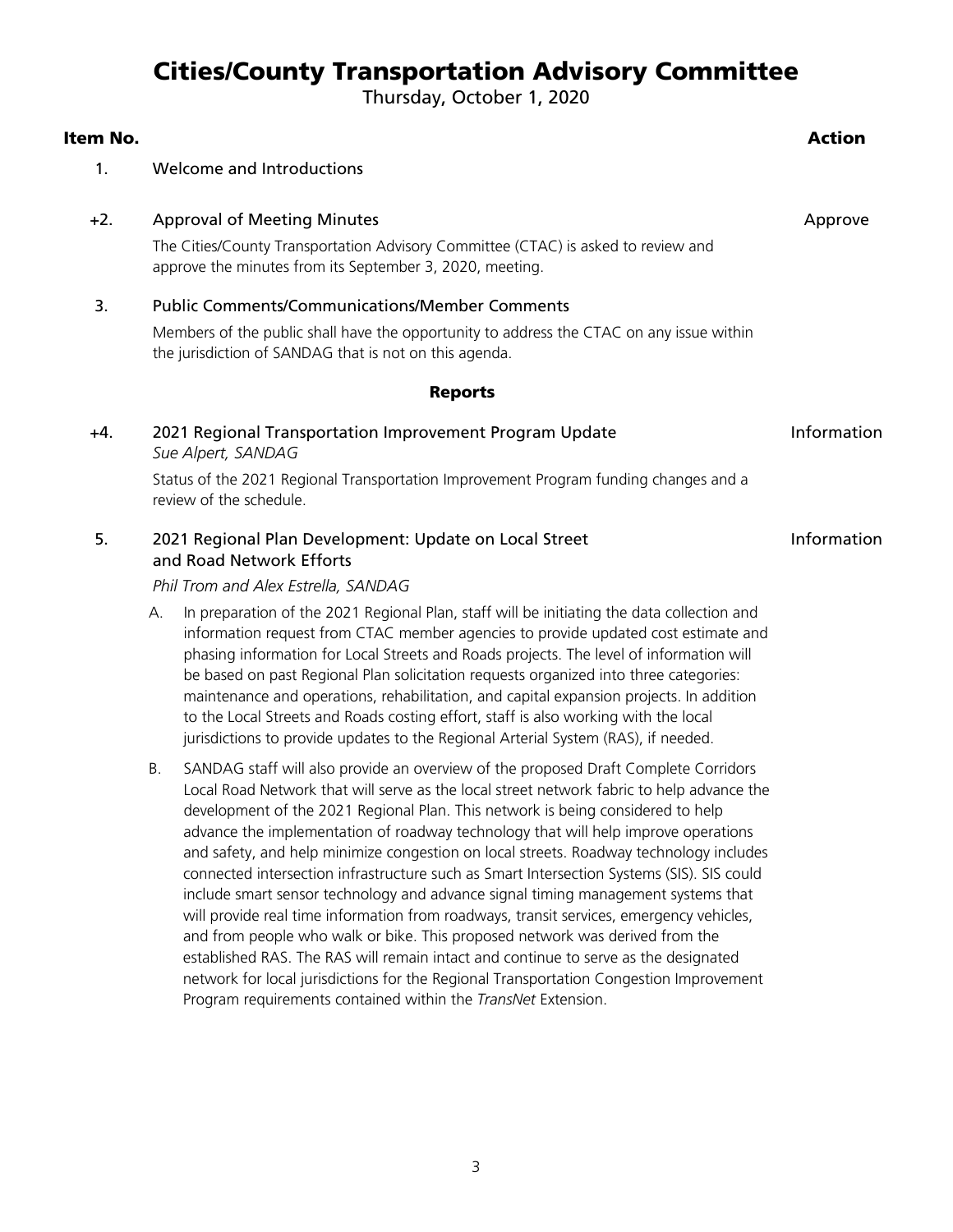|    | SANDAG is the recipient of a Caltrans planning grant to develop a Regional Transportation<br>System Management and Operations Plan. The plan seeks to establish a coordinated and<br>integrated management vision for the region's transportation system through improved cross<br>agency collaboration and coordination. SANDAG and the consultant team will provide an<br>update of key efforts completed to date and upcoming activities that will be brought for<br>CTAC input and feedback.                                                                                                       |             |
|----|--------------------------------------------------------------------------------------------------------------------------------------------------------------------------------------------------------------------------------------------------------------------------------------------------------------------------------------------------------------------------------------------------------------------------------------------------------------------------------------------------------------------------------------------------------------------------------------------------------|-------------|
| 7. | Development of Regional Intelligent Transportation System Architecture Update<br><b>SANDAG Staff and Consultant</b>                                                                                                                                                                                                                                                                                                                                                                                                                                                                                    | Information |
|    | SANDAG has recently initiated the development of the Regional Intelligent Transportation<br>System (ITS) update. A regional ITS architecture is a tailored version of the National ITS<br>Architecture, including the subsystems and functions that are planned for implementation.<br>However, the regional ITS Architecture should be tailored to local needs. The development of<br>the Regional ITS Architecture is a federal requirement for ITS projects receiving federal<br>funding. SANDAG staff and the consultant team will provide an overview of the Regional ITS<br>Architecture update. |             |
| 6. | <b>Caltrans Updates/Announcements</b>                                                                                                                                                                                                                                                                                                                                                                                                                                                                                                                                                                  | Information |
|    | Caltrans Staff                                                                                                                                                                                                                                                                                                                                                                                                                                                                                                                                                                                         |             |
|    | Caltrans will provide an update on various local programs, funding program deadlines, and<br>announcements regarding upcoming conferences.                                                                                                                                                                                                                                                                                                                                                                                                                                                             |             |
| 7. | Roundtable on COVID-19 Local Agency Updates                                                                                                                                                                                                                                                                                                                                                                                                                                                                                                                                                            | Information |
|    | <b>CTAC Members</b>                                                                                                                                                                                                                                                                                                                                                                                                                                                                                                                                                                                    |             |
|    | Open roundtable discussion regarding the recent impacts of the COVD-19 pandemic and the<br>subsequent Stay-At-Home orders on local agency operations and any other transportation<br>related business services.                                                                                                                                                                                                                                                                                                                                                                                        |             |
| 8. | <b>Upcoming Meetings</b>                                                                                                                                                                                                                                                                                                                                                                                                                                                                                                                                                                               | Information |

Information

The next CTAC meeting is scheduled for Thursday, November 5, 2020, at 9:30 a.m.

#### 9. Adjournment

+ next to an item indicates an attachment

### 6. Development of Regional Transportation System Management and Operations Plan

*SANDAG Staff and Consultant*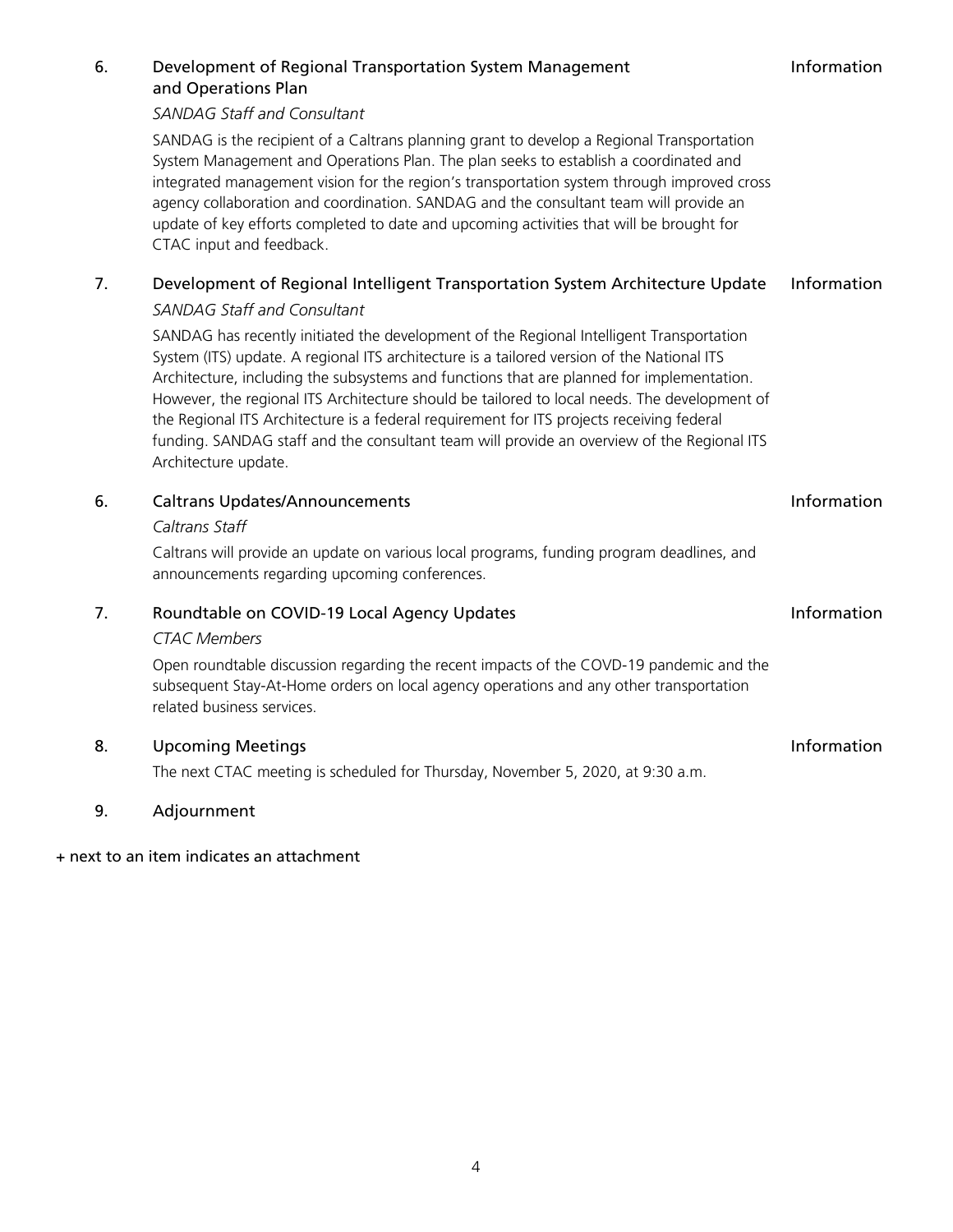

### **Cities/County Transportation Advisory Committee**



October 1, 2020 **Action: Approve** Action: **Approve** 

## **September 3, 2020, Meeting Minutes**

*Please note: The audio file of the meeting is available on the SANDAG website, [sandag.org](http://vmoss2010/Agenda/Working%20Group/CCTAC/z-2018%20Archives/12.06.18/Item%2002%20-%20October%204,%202018,%20Meeting%20Minutes/sandag.org), on the Cities/County Transportation Advisory Committee (CTAC) page.*

Chair Julie Procopio (City of Escondido) called the meeting of the CTAC to order at 9:37 a.m.

#### 1. Welcome and Introductions

Self-introductions were made. The attendance sheet for this meeting is included.

#### 2. Public Comments/Communications/Member Comments

SANDAG staff announced that SANDAG had recently presented the proposed 5 Big Moves vision to the Transportaton Committee and Board during their August 7 and 14 meetings, respectively. As part of this effort, SANDAG staff indicated that presentations on the 5 Big Moves vision will also be provided and coordinated with CTAC agencies through October.

There were no other public comments, communications, or member comments.

#### 3. Approval of July 2, 2020, Meeting Minutes (Approve)

Action: Upon a motion by Jose Lopez (City of National City) and a second by Frank Rivera (City of Chula Vista), CTAC approved the minutes for the July 2, 2020, meeting.

Yes: Chair Procopio (Escondido), Vice Chair Sammak (Solana Beach), Bill Morgan (County of San Diego), Juan Larios (Imperial Beach), Jose Lopez (National City), Melody Rocco (Poway), Gary Chui (City of San Diego), Minjie Mei (Santee), and Tim Shell (Vista), Ed Wimmer (Encinitas), Ed Walton (Coronado), Frank Rivera (Chula Vista).

No: None.

Abstain: Tim Thiele (Del Mar), Mario Sanchez (El Cajon), Ed Deane (San Marcos).

Absent City of La Mesa, City of Lemon Grove, City of Oceanside, MTS, NCTD.

#### **Reports**

#### 4. Comprehensive Multimodal Corridor Plans (Information)

SANDAG Principle Engineer Richard Chavez provided an overview of the Comprehensive Mutlimodal Corridor Plans program.

#### 5. CALeVIP Incentive Program (Information)

SANDAG staff presented an overview of the CAleVIP Incentive Program. Staff indicated that this incetive program is a partnership between SANDAG, the San Diego County Air Pollution Control District, and CALeVIP.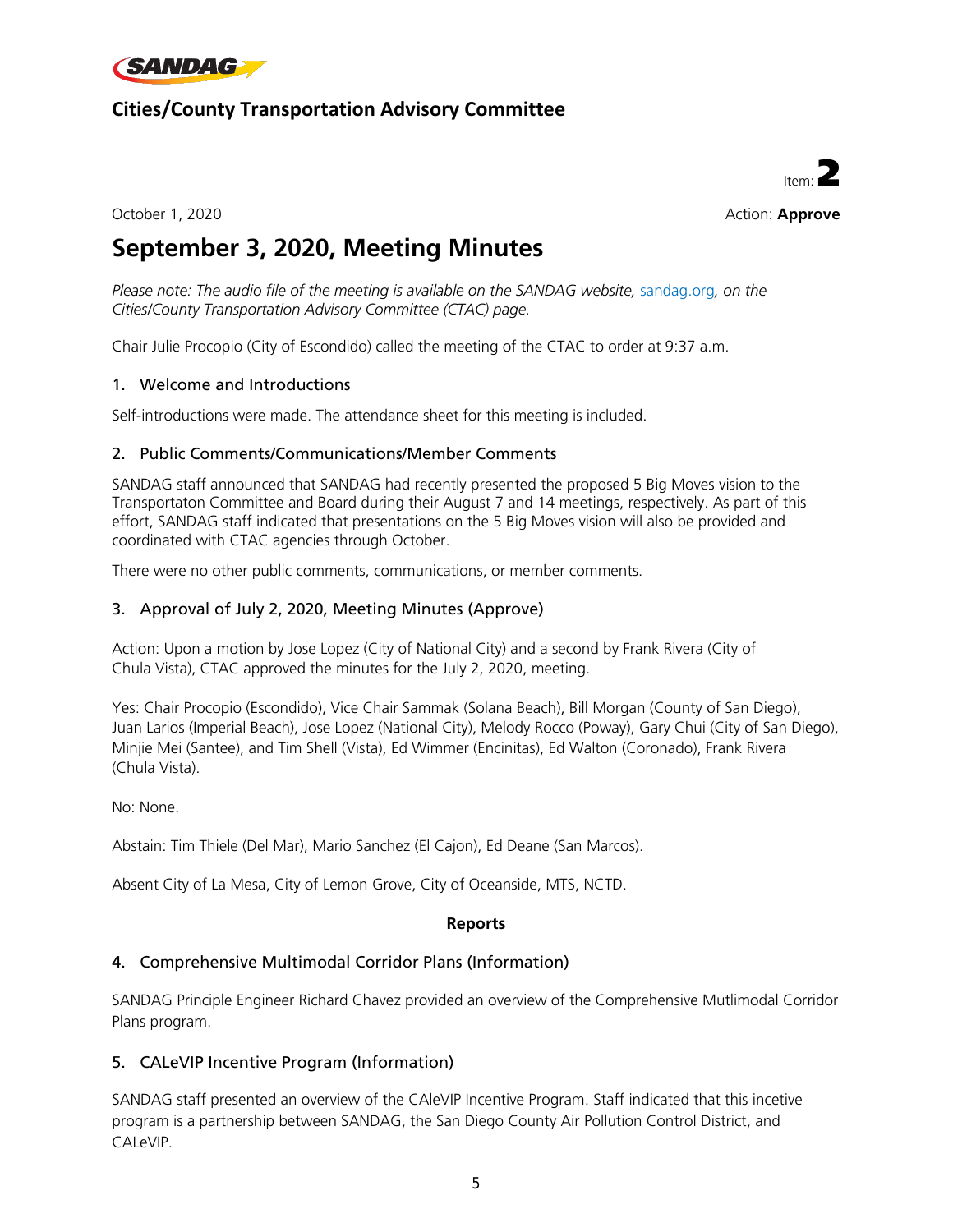#### 6. Caltrans Updates/Announcements (Information)

Bing Luu, Caltrans, provided an update on various local programs, funding program deadlines, and announcements regarding upcoming conferences.

#### 7. Member Communications (Information)

CTAC members discussed the impact of the COVID-19 pandemic on their local city offices, and strategies they use to avoid infections for city employees and members of the public.

#### 8. Upcoming Meetings (Information)

The next CTAC meeting was tentatively scheduled for Thursday, October 1, 2020, at 9:30 a.m.

#### 9. Adjournment

Chair Procopio adjourned the meeting at 10:29 a.m.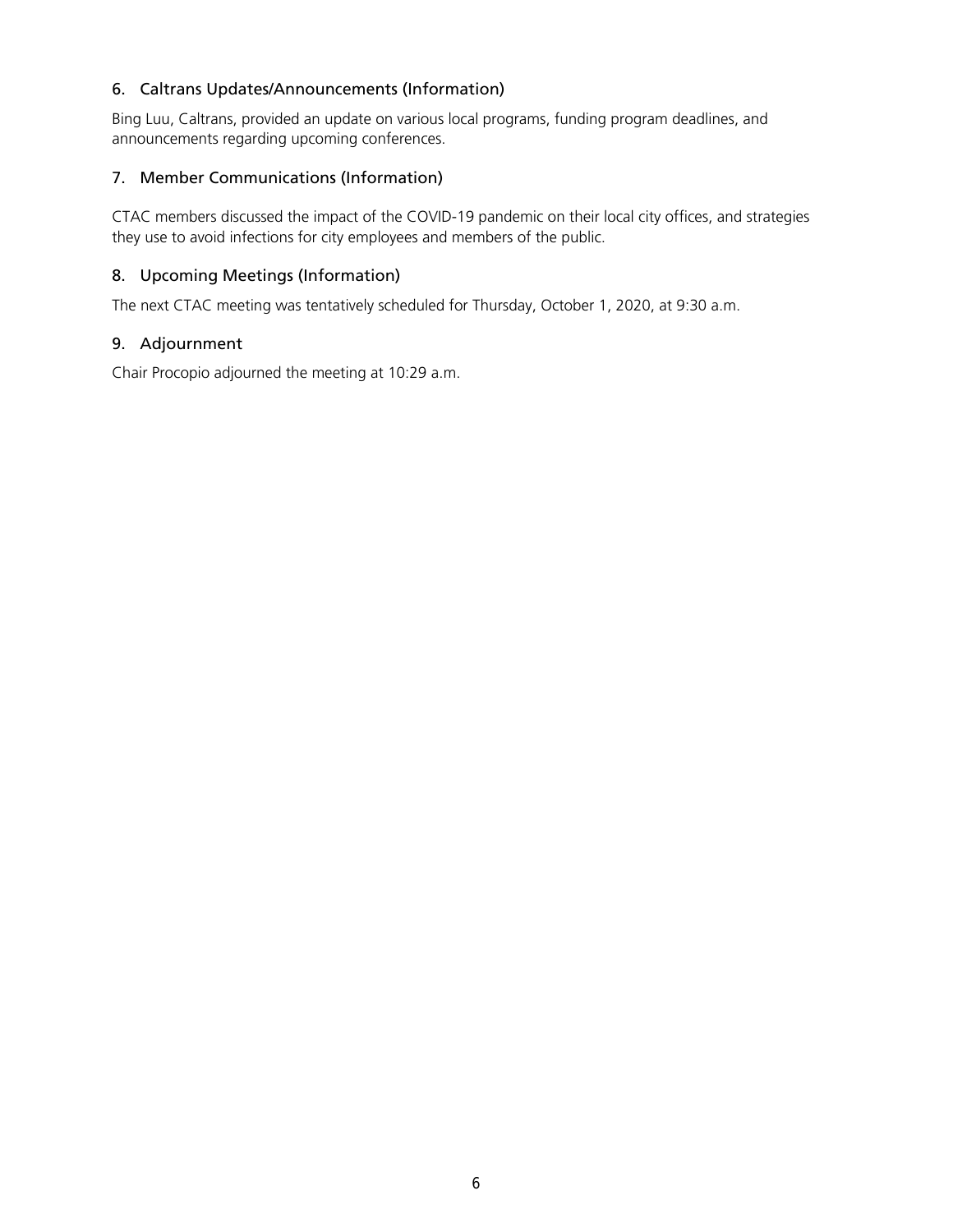## **Confirmed Attendance at SANDAG Cities/County Transportation Advisory Committee Meeting**

September 3, 2020

| Jurisdiction/Organization | <b>Name</b>                         | <b>Attending</b> | <b>Comments</b> |
|---------------------------|-------------------------------------|------------------|-----------------|
|                           | <b>Edward Deane</b>                 | Yes              |                 |
| City of San Marcos        | Nic Abboud/Issac E. Alternate       | <b>No</b>        |                 |
|                           | Julie Procopio, Chair               | Yes              |                 |
| City of Escondido         | Owen Tunnel, First Alternate        | No               |                 |
|                           | Hossein Ajideh                      | <b>No</b>        |                 |
| City of Carlsbad          | TBD, Alternate                      | <b>No</b>        |                 |
|                           | Frank Rivera                        | Yes              |                 |
| City of Chula Vista       | Bill Valle, First Alternate         | No               |                 |
|                           | Eddie Flores, Second Alternate      | No               |                 |
|                           | Ed Walton                           | Yes              |                 |
| City of Coronado          | Jim Newton, Alternate               | <b>No</b>        |                 |
|                           | Tim Thiele                          | Yes              |                 |
| City of Del Mar           | Mohsen Maali, First Alternate       | No               |                 |
|                           | Mario Sanchez                       | Yes              |                 |
| City of El Cajon          | Jeffrey Manchester, First Alternate | <b>No</b>        |                 |
|                           | Yazmin Arellano, Second Alternate   | <b>No</b>        |                 |
|                           | Ed Wimmer                           | Yes              |                 |
| City of Encinitas         | TBD, First Alternate                | No               |                 |
|                           | Eric Minicilli                      | <b>No</b>        |                 |
| City of Imperial Beach    | Carmen Kasner, Alternate            | <b>No</b>        |                 |
|                           | Juan Larios, Second Alternate       | Yes              |                 |
|                           | Philip Kern                         | Yes              | Arrived 9:42    |
| City of La Mesa           | TBD, First Alternate                | No               |                 |
|                           | Leon Firsht, Second Alternate       | No               |                 |
| City of Lemon Grove       | Mike James                          | <b>No</b>        |                 |
|                           | TBD                                 | No               |                 |
| City of National City     | Robert Yano, First Alternate        | No               |                 |
|                           | Jose Lopez, Second Alternate        | Yes              |                 |
| City of Oceanside         | David Toschak                       | <b>No</b>        |                 |
|                           | TBD, Alternate                      | No               |                 |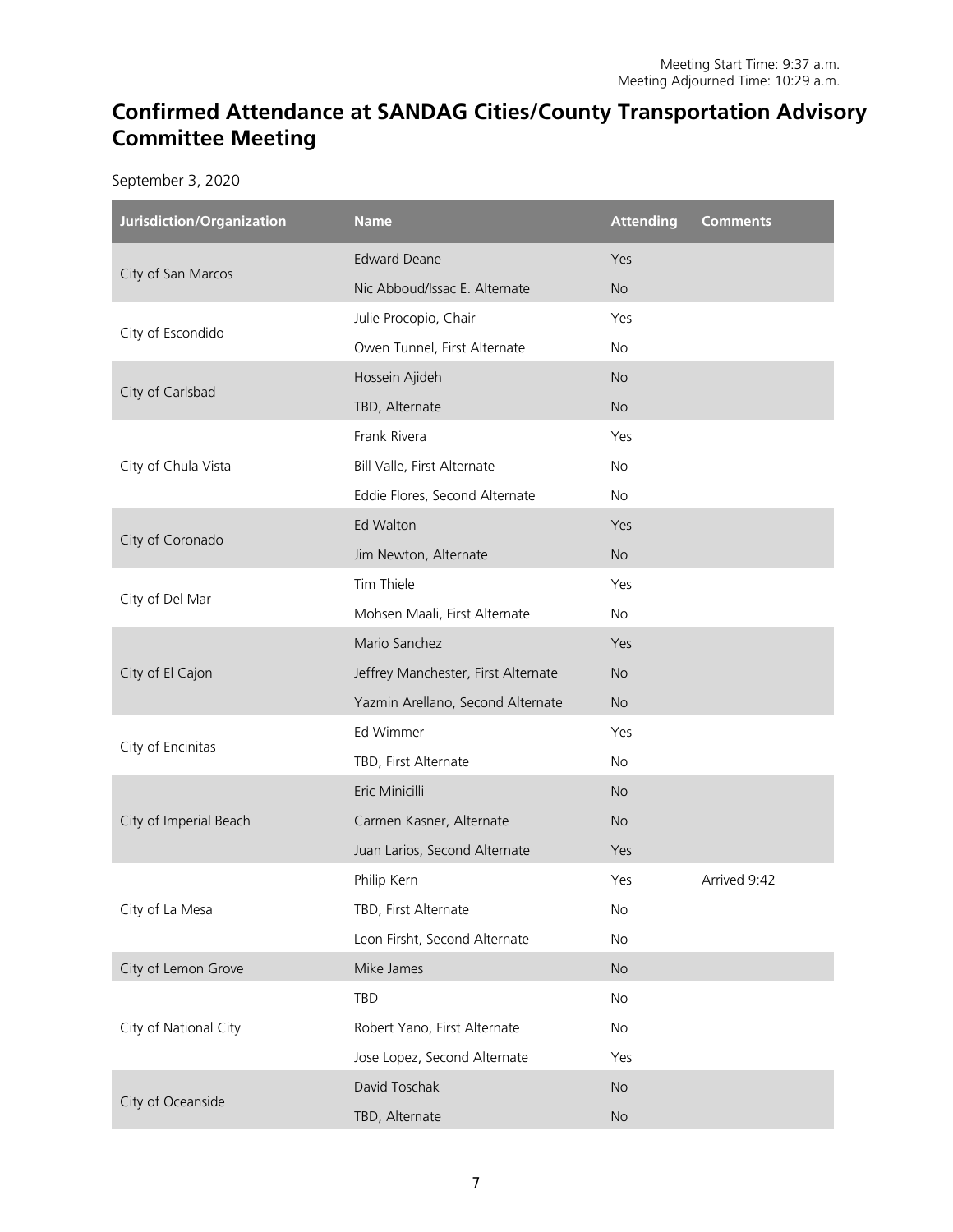| Jurisdiction/Organization     | <b>Name</b>                                                   | <b>Attending</b> | <b>Comments</b> |  |  |
|-------------------------------|---------------------------------------------------------------|------------------|-----------------|--|--|
|                               | Melody Rocco                                                  | Yes              |                 |  |  |
| City of Poway                 | Jon Collins, Alternate                                        | No               |                 |  |  |
|                               | Duncan Hughes                                                 | <b>No</b>        |                 |  |  |
| City of San Diego             | Gary Chui, First Alternate                                    | Yes              |                 |  |  |
|                               | George Gazallo Second Alternate                               | <b>No</b>        |                 |  |  |
|                               | Minjie Mei                                                    | Yes              |                 |  |  |
| City of Santee                | Carl Schmitz, First Alternate                                 | No               |                 |  |  |
|                               | Mohammad Sammak, Vice Chair                                   | Yes              |                 |  |  |
| City of Solana Beach          | Dan Goldberg, First Alternate                                 | <b>No</b>        |                 |  |  |
|                               | Jim Greenstein, Second Alternate                              | <b>No</b>        |                 |  |  |
|                               | Greg Mayer                                                    | No               |                 |  |  |
| City of Vista                 | Tim Shell, First Alternate                                    | Yes              |                 |  |  |
|                               | Husam Hasenin, Second Alternate                               | No               |                 |  |  |
|                               | <b>Bill Morgan</b>                                            | Yes              |                 |  |  |
| County of San Diego           | Mark Perret, First Alternate                                  | <b>No</b>        |                 |  |  |
|                               | Richard Pettie, Second Alternate                              | <b>No</b>        |                 |  |  |
| Metropolitan Transit System   | <b>TBD</b>                                                    | <b>No</b>        |                 |  |  |
| North County Transit District | <b>TBD</b>                                                    | <b>No</b>        |                 |  |  |
|                               | Advisory Members (Attendance Not Counted for Quorum Purposes) |                  |                 |  |  |
| Caltrans                      | <b>Bing Luu</b>                                               | Yes              |                 |  |  |
| Caltrans                      | Melina Pereira                                                | Yes              |                 |  |  |
| Chula Vista                   | <b>Bill Valle</b>                                             | Yes              |                 |  |  |
| <b>Other Agency Attendees</b> |                                                               |                  |                 |  |  |
| None                          |                                                               |                  |                 |  |  |
| <b>SANDAG Staff</b>           |                                                               |                  |                 |  |  |
| Alex Estrella                 |                                                               |                  |                 |  |  |
| Sue Alpert                    |                                                               |                  |                 |  |  |
| Kendall Reynolds              |                                                               |                  |                 |  |  |
| Arthur Tovar                  |                                                               |                  |                 |  |  |
| Richard Chavez<br>Jeff Hoyos  |                                                               |                  |                 |  |  |
| Ellison Alegre                |                                                               |                  |                 |  |  |
| Rachel Kennedy                |                                                               |                  |                 |  |  |
|                               |                                                               |                  |                 |  |  |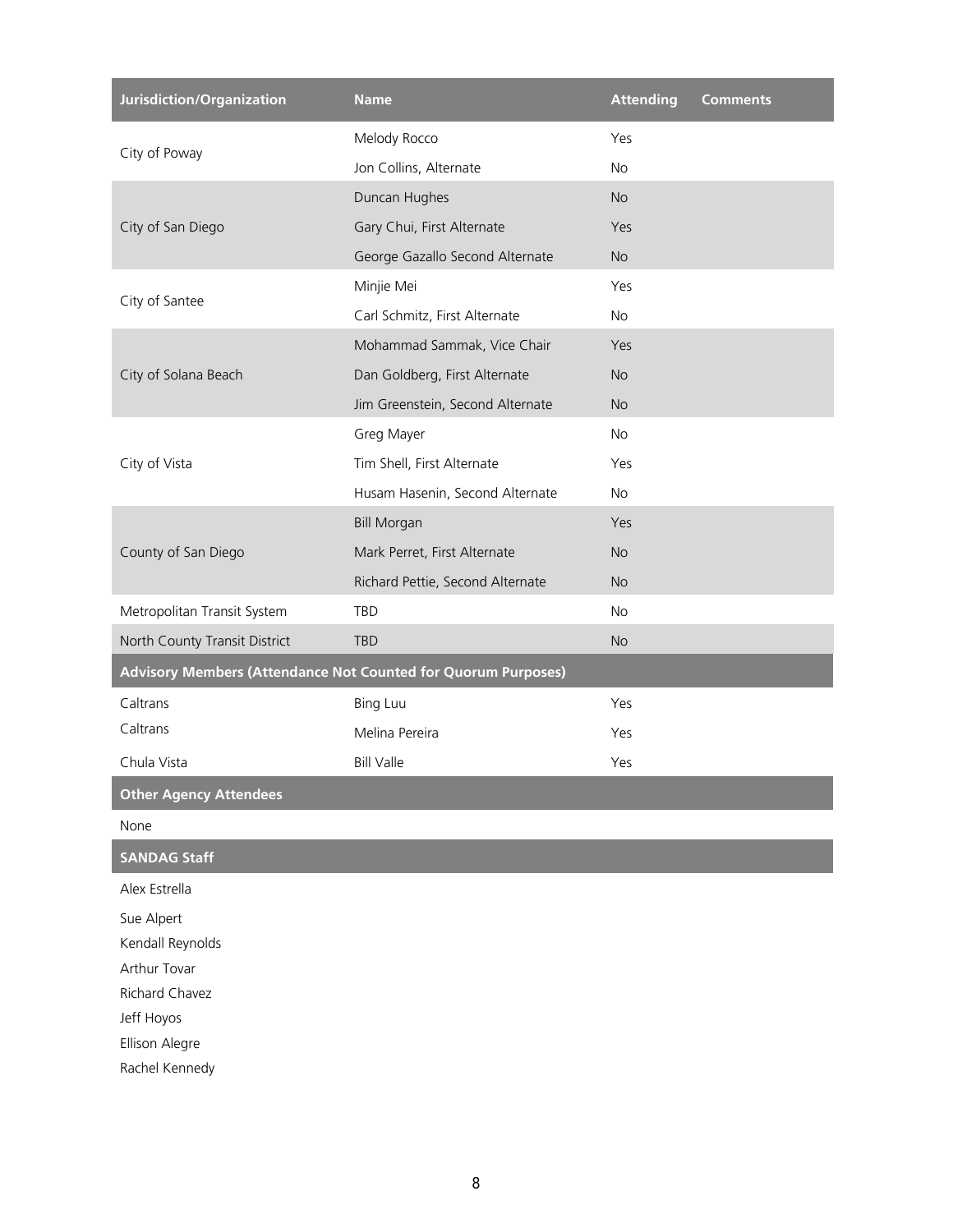## **SANDAG**

401 B Street, Suite 800 San Diego, CA 92101-4231 (619) 699-1900 Fax (619) 699-1905 sandag.org

Memo to: Cities/County Transportation Advisory Committee (CTAC) Local Agency *TransNet* Program Contacts Metropolitan Transit System North County Transit District From: Sue Alpert, Senior Financial Programming Analyst Subject: 2021 Regional Transportation Improvement Program In our memo dated July 2, 2020, agencies were informed of the schedule and process for the development of the 2021 Regional Transportation

Improvement Program (RTIP). Because we had prepared an update to the 2020 *TransNet* Program of Projects (2020 POP) for Amendment No. 14 to the 2018 RTIP, that POP was used as the basis for the 2021 RTIP.

The projects submitted for the 2020 POP have been through interagency consultation and modeling. At this time, there is an opportunity to update funding on any projects that are currently accepted in the 2021 RTIP prior to the release of the draft. Agencies who programmed more Carry Over than is available are **required** to make updates to reduce their Carry Over.

#### Process for Making Changes

In order to make changes, please provide SANDAG with a list of project numbers that you wish to change, and we will return them in ProjectTrak. Changes shown below are allowed. Certain fund types have special considerations as indicated:

- **TransNet LSI or LSI Carry Over** will require a new resolution
- **Local Funding**

September 18, 2020

- Federal funding This RTIP will replace the 2018 RTIP and any funding programmed in FFY 2018-2019 or FFY 2019-2020 which was not obligated will need to be reprogrammed in to FFY 2020-2021 or later to be obligated after April 16, 2021.
- **State Funding** Any project which received an automatic extension from CTC due to COVID-19 may need to be reprogrammed. Please review the schedule for allocation of ATP, LPP, and TCEP projects and program appropriately.
- **New Exempt projects** Please reach out to SANDAG staff first. New projects will need to be reviewed by the San Diego Regional Conformity Working Group.
- Completed/Deleted/Delayed projects If there is a change in strategy regarding a project in the 2020 POP which will not proceed, please notify SANDAG staff.

**MEMBER AGENCIES** Cities of Carlshad Chula Vista Coronado Del Mar El Cajon Encinitas Escondido Imperial Reach La Mesa Lemon Grove National City Oceanside Poway San Diego San Marcos Santee Solana Beach Vista and County of San Diego

ADVISORY MEMBERS

Imperial County San Diego County Regional Airport Authority California Department of Transportation

> Metropolitan Transit System

**North County Transit District United States** 

Department of Defense

Port of San Diego

San Diego County **Water Authority** 

Southern California Tribal Chairmen's Association

Mexico